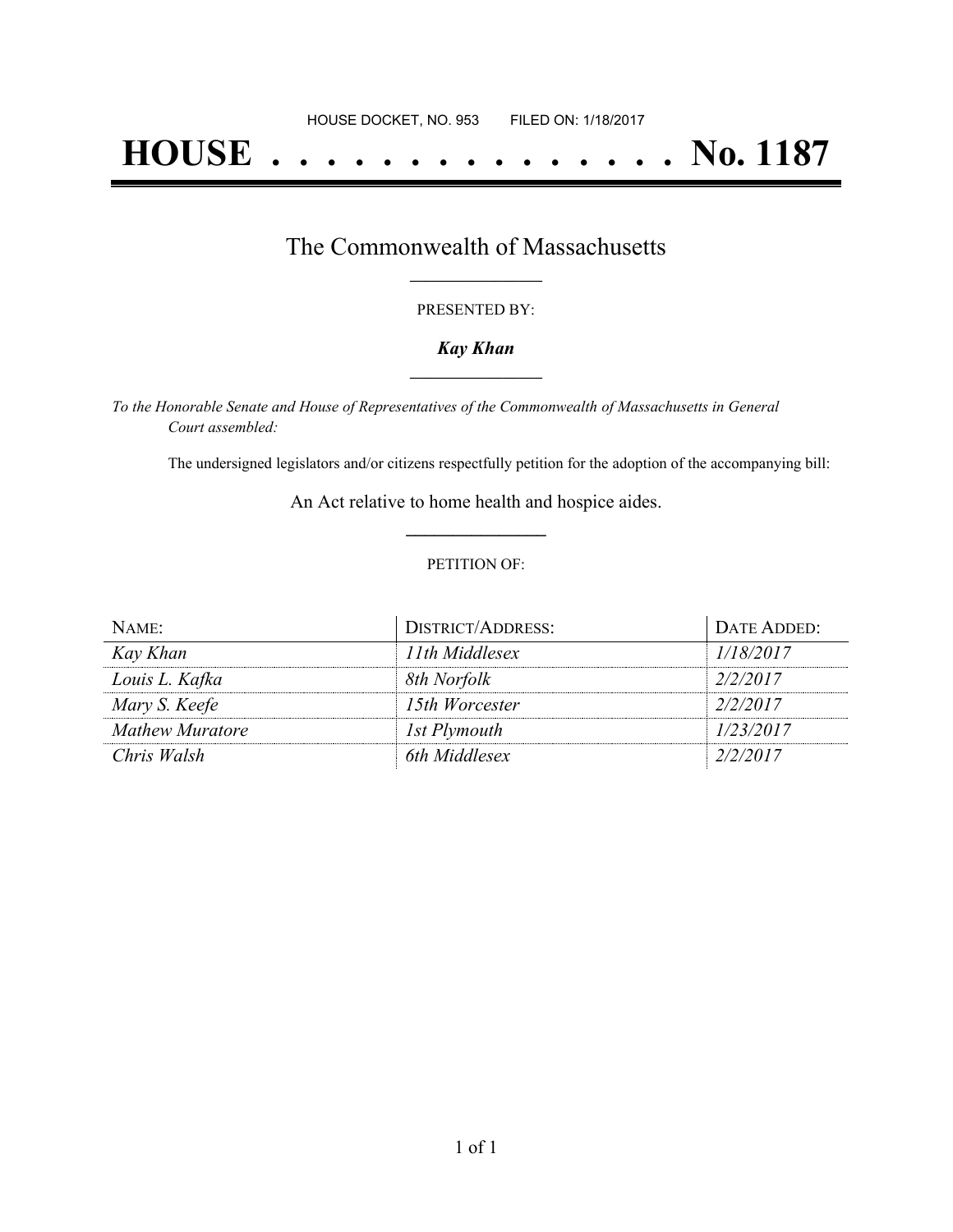## **HOUSE . . . . . . . . . . . . . . . No. 1187**

By Ms. Khan of Newton, a petition (accompanied by bill, House, No. 1187) of Kay Khan and others relative to the administration of medications in the home by certain home health aides. Public Health.

## The Commonwealth of Massachusetts

**In the One Hundred and Ninetieth General Court (2017-2018) \_\_\_\_\_\_\_\_\_\_\_\_\_\_\_**

**\_\_\_\_\_\_\_\_\_\_\_\_\_\_\_**

An Act relative to home health and hospice aides.

Be it enacted by the Senate and House of Representatives in General Court assembled, and by the authority *of the same, as follows:*

| $\mathbf{1}$ | SECTION 1. Section 80B of chapter 112 of the General Laws, as so appearing, is hereby            |
|--------------|--------------------------------------------------------------------------------------------------|
| 2            | amended by inserting after the tenth paragraph the following 5 paragraphs:-                      |
| 3            | Registered nurses may delegate the administration of or assistance with the                      |
| 4            | administration of medications in the home to a home health aide, as defined under section 72F of |
| 5            | chapter 111 of the General Laws; provided, that the home health aide has completed training on   |
| 6            | medication administration and meets minimum requirements according to regulations                |
| 7            | promulgated by the board in conjunction with the department of public health and that the        |
| 8            | administration or assistance with administration is performed under the supervision of a         |
| 9            | registered nurse. Said requirements shall exempt continuous skilled nursing services pursuant to |
| 10           | 130 CMR 403.410(J) and authorized pursuant to 130 CMR 403.413(C).                                |
| 11           | The delegation of medication administration to a home health aide permitted under this           |
| 12           | section shall exclude controlled substances pursuant to Section 31 of Chapter 94c of the General |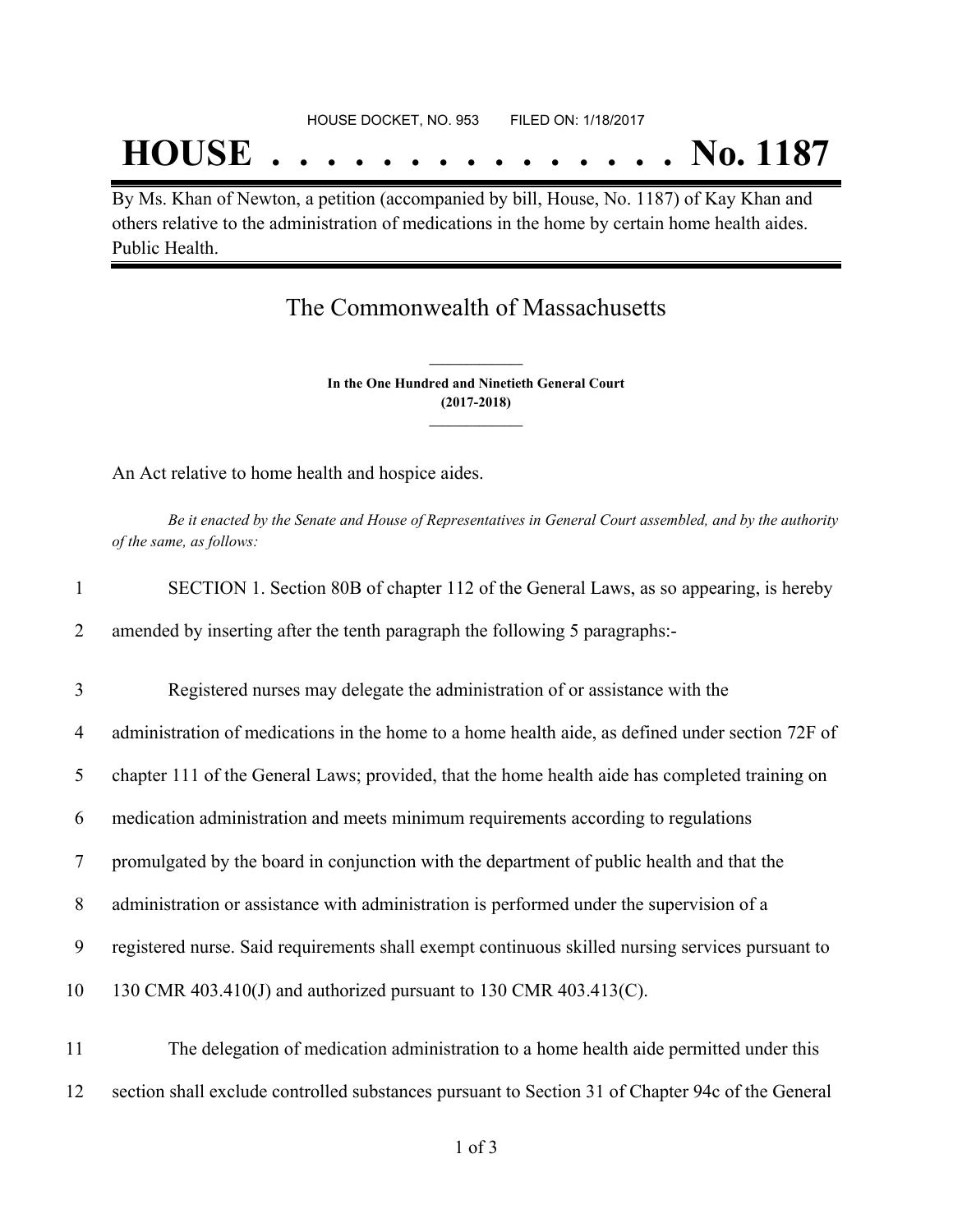Laws and shall be limited to medication administration methods which are oral, ophthalmic, otic, topical, internasal, transdermal, suppository, prefilled auto-injectables designed for self- administration, or products which are administered by inhalation. The delegation of administration methods including intramuscular, subcutaneous, intradermal that are not prefilled auto-injectables designed for self-administration, intraosseous or intravenous administration of medication shall not be permitted.

 The board, in conjunction with the department of public health, shall promulgate regulations pertaining to documentation protocols, minimum requirements and training on medication administration. These regulations shall specify that delegation of administration of medication does not alter the responsibility of the home health agency or hospice to teach and the patient or family to participate in learning the self-administration of medications, whenever appropriate.

 Home health agencies shall provide training on medication administration to home health aides and nurses and establish protocols on documenting that a home health aide or nurse has completed training according to the nurse delegation model and the board's regulations, which shall be drafted by the board in conjunction with the department of public health. Said regulations shall specify that the registered nurse delegator and the home health aide are accountable for their own actions in the medication delegation process, that the nurse delegator shall take appropriate steps to verify the training of the home health aide, that the delegation shall apply only to the home health aide to whom it was given and shall not be further delegated or transferred, that no registered nurse shall be required to delegate medication administration if the registered nurse determines it is inappropriate to do so and that the nurse delegator may revoke the delegation based on documented professional judgment.

of 3